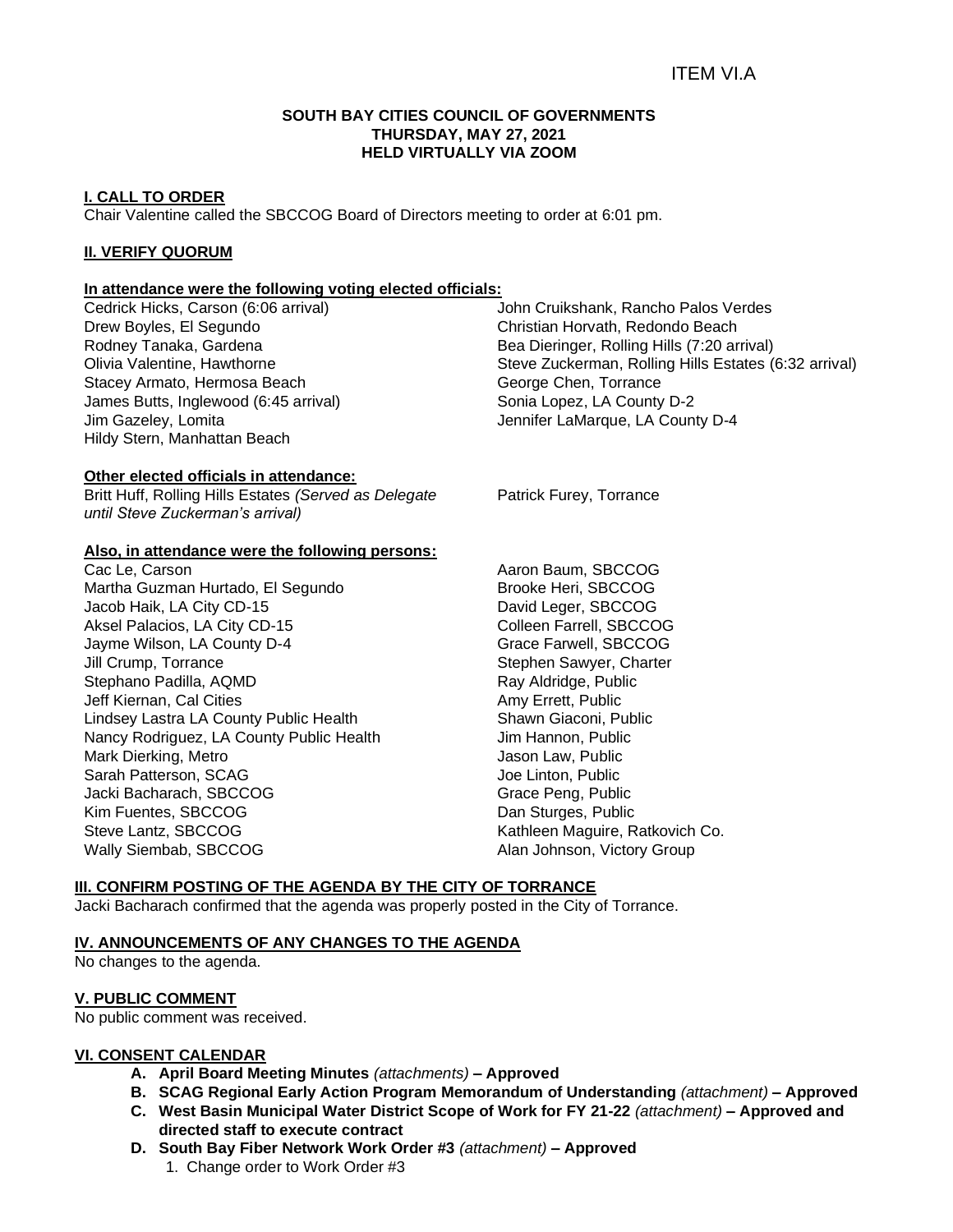- **E. JP Marketing No cost Contract Extension for Website Redesign** *(attachment)* **Approved**
- **F. Legislative Matrix with bills of interest** *(attachment)* **– Approved**
	- 1. Support AB 1258
	- 2. Oppose AB 377

# **G. Monthly Reports – Received and Filed**

- 1. South Bay Environmental Services Center Report *(attachment)*
- 2. Transportation Report *(attachment)*
- 3. City Attendance at SBCCOG meetings *(attachment)*
- 4. Reports from Outside Agencies *(attachments for each at end of the agenda)*
	- a. League of California Cities & LA Division Legislative Committee (Bea Dieringer & Jeff Kiernan) b. SCAG Committees
		- i. SCAG Regional Council (Drew Boyles, Mark Henderson, James Gazeley)
		- ii. Community, Economic, & Human Development (Mark Henderson, Drew Boyles, Frank Zerunyan & Mark Waronek)
		- iii. SCAG Energy and Environment Committee (Britt Huff)
	- c. California Association of Councils of Governments (Britt Huff)
	- d. South Bay Association of Chambers of Commerce (Olivia Valentine)
	- e. South Bay Workforce Investment Board (Chris Cagle)

**MOTION** by Board Member Armato, seconded by Board Member Horvath, to **APPROVE** the Consent Calendar. No objection. Board Member Chen abstained from voting on the support position for AB 1258. So ordered.

# **VII. PRESENTATIONS**

# **A. West Harbor – A New LA Waterfront Destination**

Mr. Johnson and Ms. Maguire presented on the redevelopment of Ports O' Call in San Pedro. The project will transform the 42-acre site into a new waterfront destination called West Harbor. The project is led by Ratkovitch Company, with Jerico Development, Studio One Eleven, and James Corner Field Operations, a landscape design architecture practice credited for developing Chicago's Navy Pier, Seattle's Central Waterfront and London's Queen Elizabeth Olympic Park, serving as partners on the project. Potential tenants and attractions include numerous food venues, outdoor activities, waterfront activities, a beer garden, a 6,200 seat outdoor Amphitheater, and an observation tower bar. The project has evolved significantly since its 2009 conception, including recent redesigns based on COVID-19 societal impacts and is anticipated to open in 2022.

To watch the entire presentation, please visit this link: <https://youtu.be/pVI8jPetJow?t=207>

# **B. Service Planning Area 8 Update**

Ms. Lastra provided a brief update to the Board on LA County responses to the Governor's June 15 economic reopening plans. The County will adopt the state's recommendations to ease capacity restrictions and distancing requirements as well as lifting travel restrictions. The County will also align itself with the CDC's recommendations for vaccinated and unvaccinated individuals. Ms. Lastra also shared that the County is moving away from mass vaccination sites and towards targeted and mobile sites. To request a mobile vaccine clinic, visit<http://ph.lacounty.gov/acd/ncorona2019/vaccine/providerfinder/> Ms. Lastra also touched on DPH mental health efforts. She announced that she is working with the SBCCOG and BCHD to develop a SPA 8 working group to better facilitate communication between LACDPH, cities, and communities and better deliver services to those communities.

Ms. Lastra's presentation is available here:

[https://www.southbaycities.org/sites/default/files/board\\_directors/meeting/PRESENTATION\\_LA%20County%](https://www.southbaycities.org/sites/default/files/board_directors/meeting/PRESENTATION_LA%20County%20Dept%20of%20Public%20Health%20Update.pdf) [20Dept%20of%20Public%20Health%20Update.pdf](https://www.southbaycities.org/sites/default/files/board_directors/meeting/PRESENTATION_LA%20County%20Dept%20of%20Public%20Health%20Update.pdf)

# **C. FY21-22 Work Program**

Ms. Bacharach presented the proposed FY21-22 SBCCOG Work Program. She touched on the SBCCOG's accomplishments over the last year including the SBFN, Local Travel Network (LTN) design, new SBESC partnerships, and advocacy efforts. She then transitioned to FY21-22 program priority focus areas such as further development of the SBFN, implementation of the LTN, further homeless services efforts, and housing policy advocacy.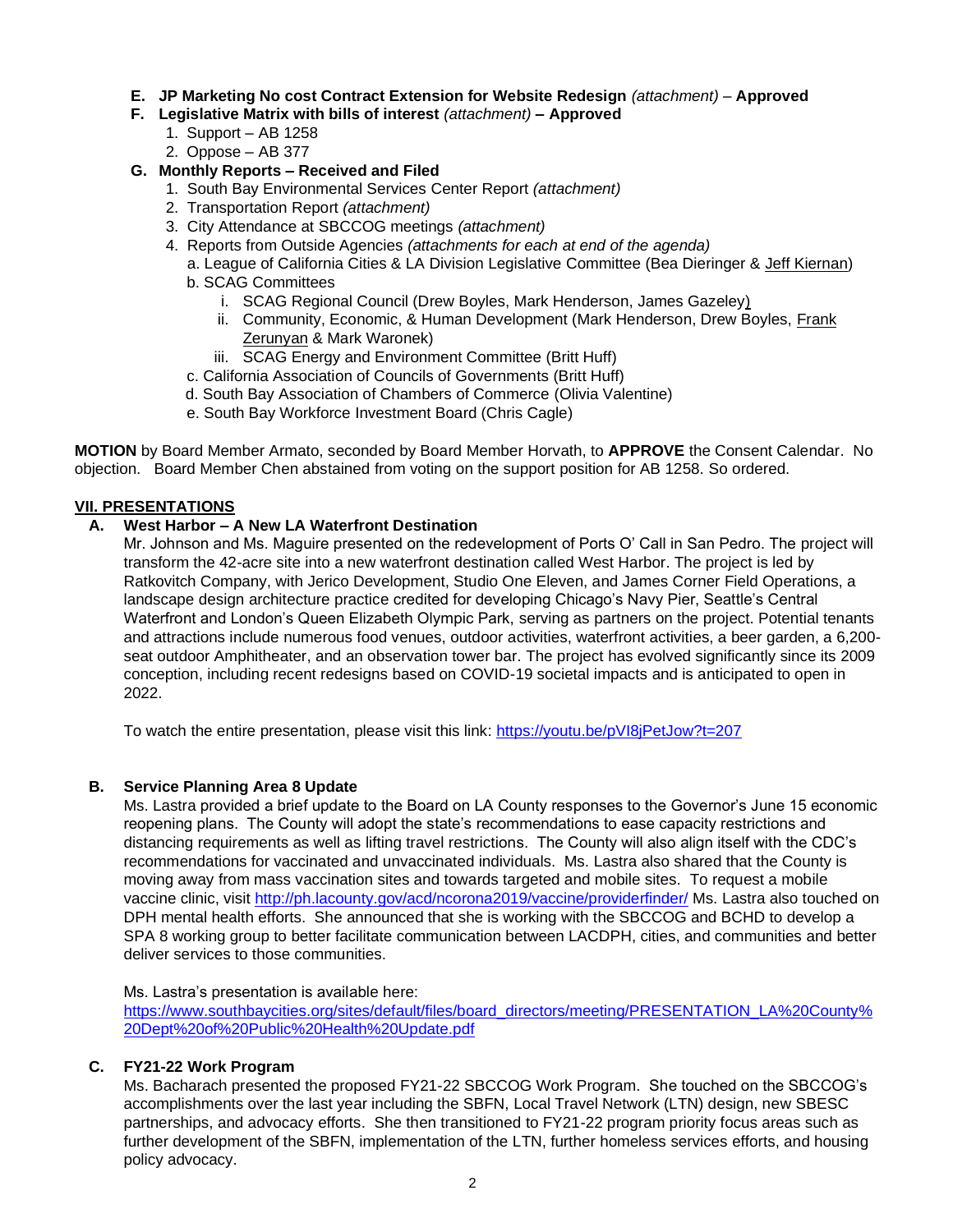The full presentation is available on the SBCCOG website here: [https://www.southbaycities.org/sites/default/files/board\\_directors/meeting/PRESENTATION\\_2021-](https://www.southbaycities.org/sites/default/files/board_directors/meeting/PRESENTATION_2021-2022%201st%20draft%20work%20program-2.pdf) [2022%201st%20draft%20work%20program-2.pdf](https://www.southbaycities.org/sites/default/files/board_directors/meeting/PRESENTATION_2021-2022%201st%20draft%20work%20program-2.pdf)

Chair Valentine thanked Ms. Bacharach for the great work the SBCCOG staff has done and added that policing issues should be added to the program for the upcoming year as well.

**MOTION** by Chair Valentine, seconded by Board Member Huff, to **APPROVE** the work program.

Board Member Stern asked for an amendment to the motion to include reference to social welfare, equity, and access to the SBCCOG mission statement. Chair Valentine accepted that friendly amendment to her motion.

Board Member Boyles agreed with Chair Valentine about revisiting policing issues in the upcoming year. He also asked if approval tonight was critical to work efforts as he would like to see the SBCCOG hold a strategic planning session like what El Segundo does. Ms. Bacharach explained that facilitating that sort of meeting would be great and asked in what forum he envisioned this planning session taking place. Board Member Boyles noted that it could be during a Steering Committee meeting but deferred the decision to Chair Valentine. Chair Valentine withdrew her motion and proposed reagendizing the item to June. There was no objection from the Board.

# **D. 2021-2022 Draft Budget Review**

Ms. Heri reviewed the draft FY21-22 SBCCOG budget and noted that although there was a deficit, the Steering Committee proposed balancing the budget with the funds available in the funding balance. The budget will be presented to the Board in June for adoption.

The presentation is available online here: [https://www.southbaycities.org/sites/default/files/board\\_directors/meeting/7D\\_5.21%20draft%20budget.pdf](https://www.southbaycities.org/sites/default/files/board_directors/meeting/7D_5.21%20draft%20budget.pdf)

# **VIII. TRANSPORTATION REPORTS**

#### **A. Metro Report**

Mr. Lantz reported the following items: 1) Metro approved its \$8 billion budget on the consent calendar; 2) Metro is hiring additional staff as part of their Better Bus program to help improve cleaning efforts, bus stops, etc.; 3) The Board merged two motions around the Fareless System Initiative that instructed staff to move forward with the proposal but required a completed funding plan that doesn't impact state of good repair budgets and simplifies the application process; 4) Metro approved a compromise motion that suspended further work on the I-710 to give more time to re-evaluate the project scope and impacts to residents.

Board Member Butts added that the Metro Board was split on the Fareless System Initiative because some wanted to go all in and eliminate all fares, but the majority felt that Metro cannot start a program like that if it won't continue after the pilot period. The majority is also opposed to relying only on future grants or project funding sources since those are not stable funding sources.

#### **B. Transportation Committee report**

Board Member Horvath announced that the committee heard a presentation by Metro on the Crenshaw/LAX Line extension north to Hollywood/Hollywood Bowl. The project is going to be environmentally cleared now in hopes that additional funding will be identified to help accelerate the construction which is currently scheduled to open in 2047.

#### **IX. SBCCOG PROGRAM ACTION ITEMS, REPORTS AND UPDATES**

# **A. Nomination Committee report** *(attachment)* – **Nominations opened**

Chair Valentine reported that the Nominating Committee makes the following recommendations: Chair – Board Member Boyles, 1<sup>st</sup> Vice Chair – Board Member Cruikshank, 2<sup>nd</sup> Vice Chair – Board Member Hicks; At Large Steering Committee members – Board Members Stern, Tanaka, Butts, and Chen.

to the Steering Committee so Board Member Armato could be named. She thanked them for that gesture but Board Member Boyles proposed adding a 5<sup>th</sup> At Large Steering Committee seat and nominating Board Member Armato for that seat. He explained that she has been an invaluable resource for the organization, particularly during the recent housing policy legislative visits and her overall involvement with housing issues at the Contract Cities Association. Board Members Chen and Butts offered to give up one of their nominations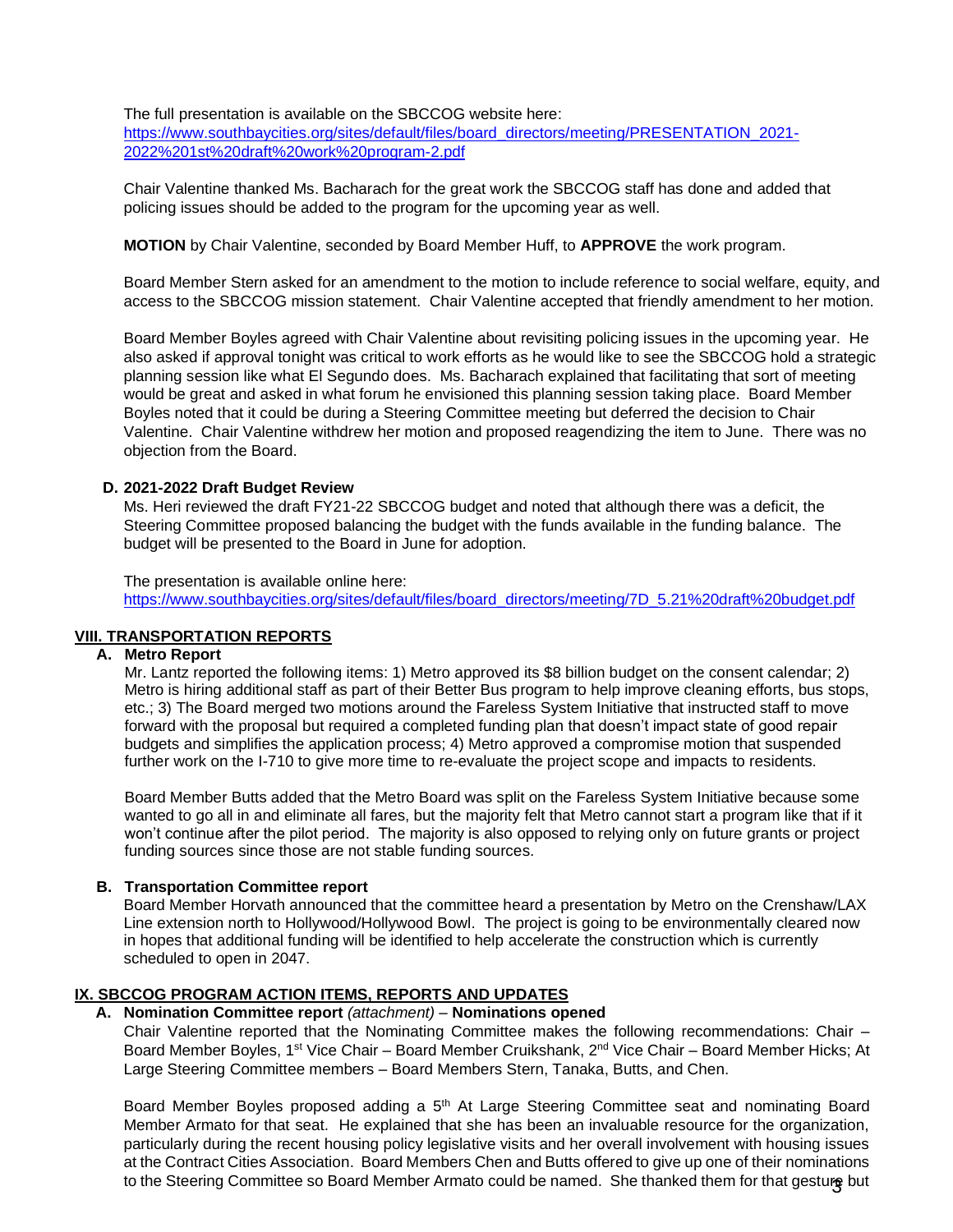noted she did not want to take somebody else's seat but would happily serve if the Board elects to add a 5<sup>th</sup> seat.

Chair Valentine officially opened nominations and requested Ms. Bacharach agendize the addition of a  $5<sup>th</sup>$  At Large Steering Committee seat for the June Steering Committee meeting.

# **B. Legislative Visits**

Ms. Bacharach reported that the SBCCOG recently met with Executive Branch agency staff about housing policies being proposed and the SBCCOG's concerns and proposed alternatives. She also shared that SB9 passed the Senate, but that Senators Kamlager and Allen abstained. Board Member Horvath added that the meetings are going well, but the experience has highlighted the need to hold these meetings much more regularly and the need to coordinate with outside groups throughout the state and their constituencies so a more coordinated approach could be made.

# **C. Local Travel Network – Resolution 2021-01: Resolution of Support to implement a Local Travel Network by South Bay Cities to encourage and facilitate safe travel of zero-emission slow-speed vehicles**

Ms. Bacharach, Mr. Siembab, and Mr. Baum provided a brief presentation on the next steps to implement the SBCCOG's Local Travel Network project, which includes the adoption of a resolution to support the implementation of the network. The presentation is available online here: [https://www.southbaycities.org/sites/default/files/board\\_directors/meeting/PRESENTATION\\_5.21%20LTN%](https://www.southbaycities.org/sites/default/files/board_directors/meeting/PRESENTATION_5.21%20LTN%20resolution%20presentation%20to%20Board%20v2.pdf) [20resolution%20presentation%20to%20Board%20v2.pdf](https://www.southbaycities.org/sites/default/files/board_directors/meeting/PRESENTATION_5.21%20LTN%20resolution%20presentation%20to%20Board%20v2.pdf)

The following public comment was made:

- Ray Aldridge: As President of the Carson Bicycle Coalition, he strongly supports the resolution and the development of the network. It would connect areas of the South Bay for non-auto modes such as a bike ride from Carson to Redondo Beach.
- Jim Hannon: The South Bay Bicycle Coalition has been advocating for bikeway networks for over a decade and Mr. Hannon expressed his excitement in seeing this project. This project would encourage people to use bicycles and other active modes which would not only have environmental benefits, but health benefits as well. He strongly encourages the Board to move forward with the project. He thanked the Board and staff for the work they do and noted how he enjoys participating in the meetings and how informational they are.
- Amy Errett: She and her husband own a dealership that sells neighborhood electric vehicles. She noted that although it may be easy to travel between Redondo Beach and Manhattan Beach, it is not simple to get to Torrance, El Segundo, Carson, or many other areas of the South Bay. This project is a fantastic initiative that would help connect the South Bay.
- Shawn Giaconi: As a Manhattan Beach resident and golf cart driver, she strongly supports the project. She shared that she uses a golf cart to travel throughout the city, including to bring her kids to school. It's fun, enjoyable, and makes her feel good to know she's able to leave her big SUV at home. She shared that she has also seen other families adopting the use of similar vehicles too.
- Dan Sturges: As the creator of the GEM electric vehicle, the first neighborhood electric vehicle in the US in 1988 (in Torrance), he shared his experience that inventing the GEM was like inventing airplanes with no airports. Without a place to drive them, the NEV's would never take off. He explained his support for the project and that in his view, the issue is about right sizing the vehicle to the trip. He used a harbor as an example, noting that when you want to cross an ocean, you use an ocean liner. However, when you want to cross a small lake, you would never use an ocean liner and would elect to use a small boat instead.

Board Member Chen announced that he met with his staff who expressed some concern about the language in the resolution. He explained that although participation is voluntary, Torrance does not have interest in implementing the project and would like the resolution changed to clarify that only "interested cities" would participate. Torrance's proposed revision is available here: [https://www.southbaycities.org/sites/default/files/board\\_directors/meeting/HANDOUT\\_Torrance%20propose](https://www.southbaycities.org/sites/default/files/board_directors/meeting/HANDOUT_Torrance%20proposed%20LTN%20Resolution%20Revision%20-%20not%20approved.pdf) [d%20LTN%20Resolution%20Revision%20-%20not%20approved.pdf](https://www.southbaycities.org/sites/default/files/board_directors/meeting/HANDOUT_Torrance%20proposed%20LTN%20Resolution%20Revision%20-%20not%20approved.pdf)

Chair Valentine noted that although she understands Board Member Chen's point, everything the SBCCOG does is voluntary, and the organization only encourages participation.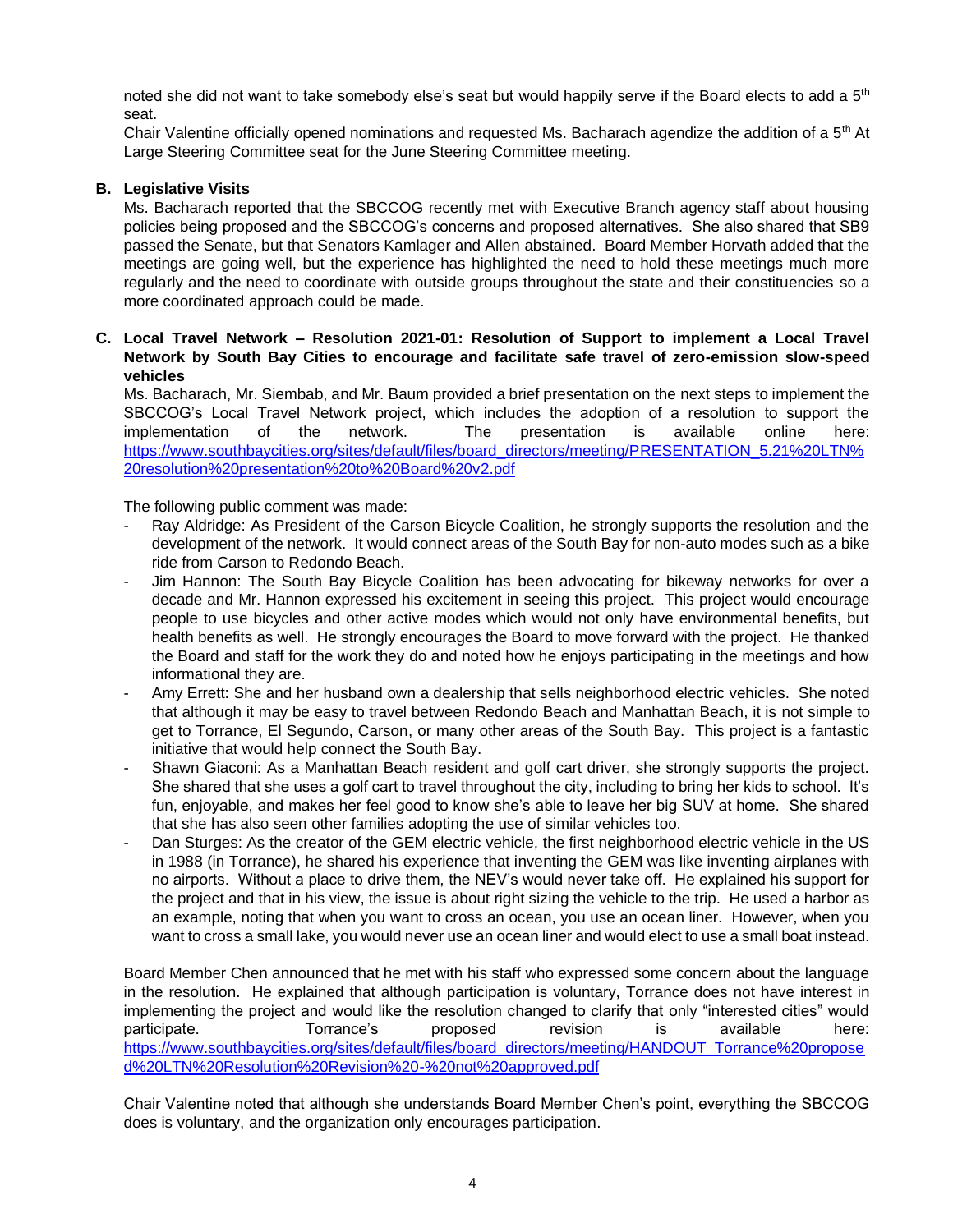Board Member Boyles thanked Mr. Sturges for his contributions to the NEV market, adding that as a GEM owner, he would love to see the entire South Bay connected via the LTN.

Mr. Hannon added that the reason previous network implementations have failed was because cities would not implement a portion into their communities. He related it to using a road in a car. A driver would not get on a road that has a break in it or would find a mode of travel with a complete network.

Chair Valentine moved to approve the resolution in its original form, as included in the agenda packet. Board Member Hicks seconded the motion.

Board Member Chen made a **substitute motion** to **approve** the resolution as proposed by Torrance staff. Board Member Dieringer seconded the motion.

Ayes: Dieringer, Zuckerman, Chen

Nays: Hicks, Boyles, Tanaka, Valentine, Armato, Butts, Gazeley, Cruikshank, Horvath, Lopez Abstentions: LaMarque

# **Substitute motion DID NOT PASS**.

**MOTION** by Chair Valentine, seconded by Board Member Hicks, to **APPROVE** the resolution in its original format as presented in the agenda. Ayes: Hicks, Boyles, Tanaka, Valentine, Armato, Butts, Gazeley, Stern, Cruikshank, Horvath, Dieringer, Zuckerman, Lopez, LaMarque

Nays: Chen

#### **Motion PASSES.**

#### **D. South Bay Fiber Network**

Ms. Bacharach shared that the SBCCOG has commemorative shovels for each city for their participation in the network. She asked that each city reach out to SBCCOG staff to coordinate delivery.

### **E. Senior Services**

Ms. Farwell reported that the working group met earlier in the week and heard a presentation from Neighborhood Housing Services that works with local governments to repair/rehab homes. This would be a valuable service for participants in the HomeShare South Bay program since it could help ensure their homes are ready to share.

#### **F. Homeless Services**

Ms. Farwell reported that Measure H funding recommendations will be presented to the Board of Supervisors at an upcoming meeting. There will be \$15 million distributed to the COGs, of which about \$1.9 million will be for the South Bay for projects looking at interim/permanent housing projects and strategies to deliver those housing projects, development of homelessness plans, and other types of pilot programs. The SBCCOG will issue a call for projects to SBCCOG cities in July re: use of these funds. Ms. Farwell also announced that LA CD-15's Tiny Home Village at Harbor College will be opening on June  $9<sup>th</sup>$  with a portion reserved for students and the remaining for individuals from local encampments. The Homeless Services Task Force will also hear a presentation from Safe Huts, a company similar to Pallet Shelters.

# **G. Telework Workshop**

Ms. Bacharach announced that LA County Human Resources Department will be presenting to the Board in June about the County's work in teleworking.

# **X. AGENCY REPORTS**

**NOTE: Oral reports are only made to clarify or amplify written attachments. All reports that were submitted or handed out are available online here:** [https://www.southbaycities.org/committees/board-directors/board](https://www.southbaycities.org/committees/board-directors/board-directors-meeting-71)[directors-meeting-71](https://www.southbaycities.org/committees/board-directors/board-directors-meeting-71)

- **A. SCAG Transportation Committee** (James Gazeley) no oral report
- **B. Air Quality Management District** (Joe Buscaino & Stephano Padilla) no oral report
- **C.** https://www.southbaycities.org/sites/default/files/board\_directors/meeting/HANDOUT\_Metro%20South%20Ba y%20Service%20Council%20Monthly%20Meeting%20Review%20for%20May%2014%2C%202021.pdf (Don Szerlip) -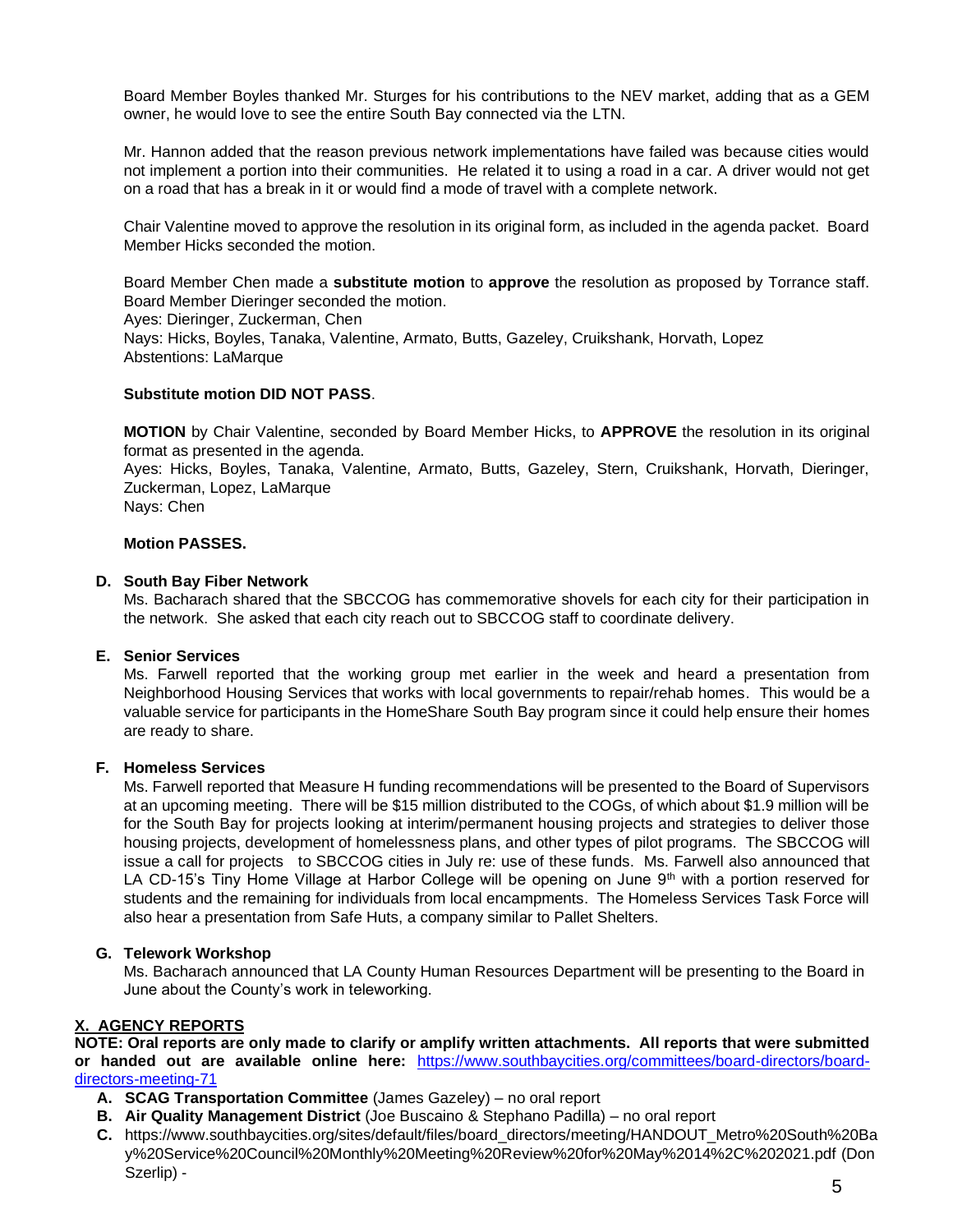[https://www.southbaycities.org/sites/default/files/board\\_directors/meeting/HANDOUT\\_Metro%20South%20Ba](https://www.southbaycities.org/sites/default/files/board_directors/meeting/HANDOUT_Metro%20South%20Bay%20Service%20Council%20Monthly%20Meeting%20Review%20for%20May%2014%2C%202021.pdf) [y%20Service%20Council%20Monthly%20Meeting%20Review%20for%20May%2014%2C%202021.pdf](https://www.southbaycities.org/sites/default/files/board_directors/meeting/HANDOUT_Metro%20South%20Bay%20Service%20Council%20Monthly%20Meeting%20Review%20for%20May%2014%2C%202021.pdf)

- **D. KHHR (Hawthorne Airport) Communities Network Committee** (Olivia Valentine) no oral report
- **E. Santa Monica Bay Restoration Commission** (Bill Brand/vacant) no oral report
- **F. South Bay Aerospace Alliance** (Olivia Valentine/Rodney Tanaka) no oral report

# **XI. UPCOMING EVENTS & ANNOUNCEMENTS**

Ms. Bacharach reported that Board member was able to get a SCAG Presidential Appointment to serve on the SCAG Transportation Committee with assistance from the SBCCOG and SCAG Regional Council member Drew Boyles.

Board Member Boyles shared that OCCOG filed a complaint against HCD regarding the RHNA number allocations. He asked that they provide the info to the SBCCOG for review.

#### **XII. ADJOURNMENT**

Chair Valentine adjourned the meeting at 8:54 pm to Thursday, June 24, 2021, at 6:00 pm. SBCCOG staff will be working to facilitate a hybrid virtual/in-person meeting.

David Leger, Assistant Board Secretary